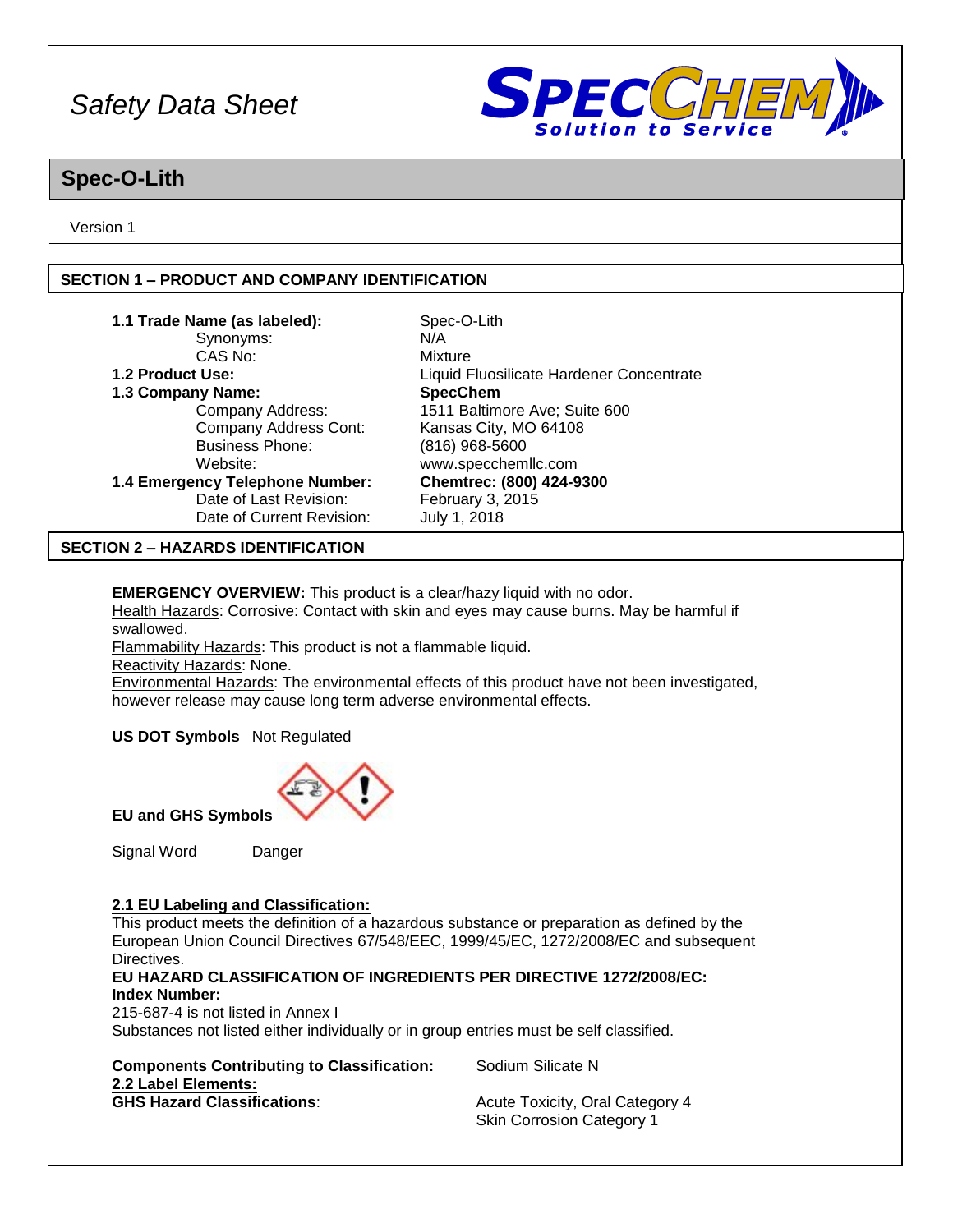

## **Spec-O-Lith**

|                                                                     | Eye Damage Category 1                                                                              |
|---------------------------------------------------------------------|----------------------------------------------------------------------------------------------------|
| <b>Hazard Statements:</b>                                           | H302 Harmful if swallowed                                                                          |
|                                                                     | H314 Causes severe skin burns and eye                                                              |
|                                                                     | damage                                                                                             |
| <b>Precautionary Statements:</b>                                    | P260 Do not breathe dust or mists.                                                                 |
|                                                                     | P264 Wash skin thoroughly after handling.                                                          |
|                                                                     | P270 Do not eat, drink or smoke when using                                                         |
|                                                                     | this product.                                                                                      |
|                                                                     | P280 Wear protective gloves/ protective                                                            |
|                                                                     | clothing/ eye protection/ face protection.                                                         |
| <b>Response Statements:</b>                                         | P301+P330+P331 IF SWALLOWED: Rinse                                                                 |
|                                                                     | mouth. Do NOT induce vomiting.                                                                     |
|                                                                     | P303+P361+P353 IF ON SKIN (or hair): Take                                                          |
|                                                                     | off immediately all contaminated clothing. Rinse<br>skin with water/shower.                        |
|                                                                     | P363 Wash contaminated clothing before                                                             |
|                                                                     | reuse.                                                                                             |
|                                                                     | P304+P340 IF INHALED: Remove person to                                                             |
|                                                                     | fresh air and keep comfortable for breathing.                                                      |
|                                                                     | P310 Immediately call a POISON                                                                     |
|                                                                     | CENTER/doctor.                                                                                     |
|                                                                     | P321 Specific treatment -see supplemental first                                                    |
|                                                                     | aid instruction.                                                                                   |
|                                                                     | P305+P351+P338 IF IN EYES: Rinse                                                                   |
|                                                                     | cautiously with water for several minutes.                                                         |
|                                                                     | Remove contact lenses, if present and easy to                                                      |
|                                                                     | do. Continue rinsing.                                                                              |
| <b>Storage Statements:</b>                                          | P405 Store locked up.                                                                              |
| <b>Disposal Statements:</b>                                         | P501 Dispose of contents/container in                                                              |
|                                                                     | accordance with                                                                                    |
|                                                                     | local/regional/national/international regulations.                                                 |
| 2.3 Health Hazards or Risks From Exposure:                          |                                                                                                    |
| <b>Symptoms of Overexposure by Route of Exposure:</b>               |                                                                                                    |
|                                                                     | The most significant routes of overexposure for this product are by contact with skin or eyes. The |
| symptoms of overexposure are described in the following paragraphs. |                                                                                                    |
| Acute:                                                              |                                                                                                    |

Eye Contact: Corrosive material may cause irritation with possible burns and tissue damage.

Ingestion: May cause nausea, vomiting, diarrhea, and abdominal pain.

**Chronic:** No data available.

### **Target Organs:**

Acute: Skin, Eyes Chronic: N/A

### **SECTION 3 – COMPOSITION / INFORMATION ON INGREDIENTS**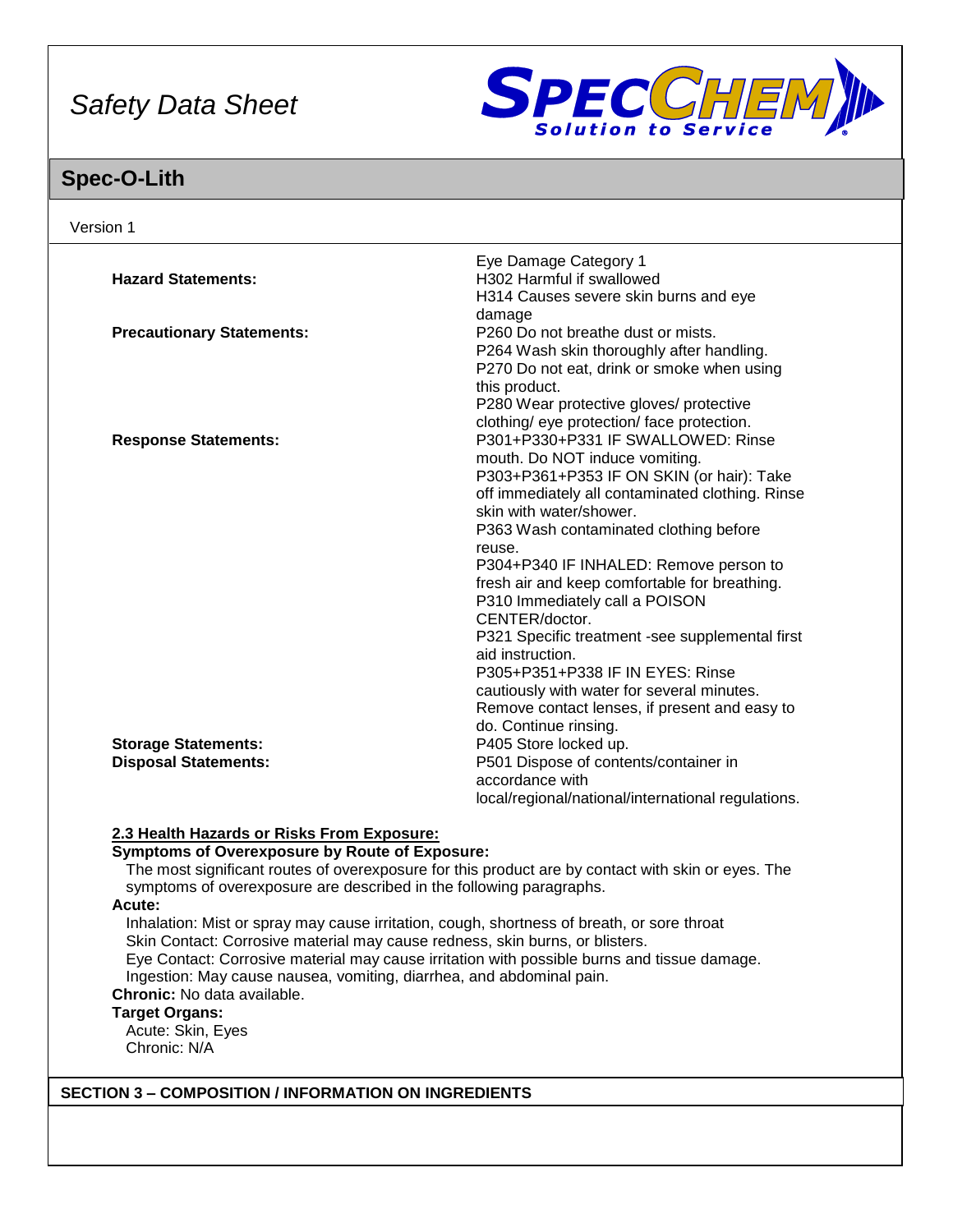

### **Spec-O-Lith**

### Version 1

| <b>Hazardous Ingredients</b> | WT%      | <b>CAS No.</b> | <b>EINECS No.</b> | <b>Hazard Classification</b>                                                                                                      |
|------------------------------|----------|----------------|-------------------|-----------------------------------------------------------------------------------------------------------------------------------|
| Sodium Silicate N            | $< 50\%$ | 1344-09-8      | 215-687-4         | Acute Tox. 4, Skin Corr. 2, Eye Dam. 1                                                                                            |
| respiratory sensitizers).    |          |                |                   | Balance of other ingredients are non-hazardous or less than 1% in concentration (or 0.1% for carcinogens, reproductive toxins, or |

**Note:** All WHMIS required information is included in appropriate sections based on the ANSI Z400.1-2010 format. This product has been classified in accordance with the hazard criteria of the CPR and the MSDS contains all the information required by the CPR, EU Directives and the Japanese Industrial Standard JIS Z 7250:2000

### **SECTION 4 – FIRST AID MEASURES**

### **4.1 Description of First Aid Measures:**

| <b>Eye Contact:</b>                                      | If product enters the eyes, flush with plenty of water or eye wash<br>solution for several minutes. Remove contacts if present and easy to<br>do. Seek medical attention if irritation persists.                                                                                                                                                                                             |
|----------------------------------------------------------|----------------------------------------------------------------------------------------------------------------------------------------------------------------------------------------------------------------------------------------------------------------------------------------------------------------------------------------------------------------------------------------------|
| <b>Skin Contact:</b>                                     | Wash skin thoroughly with soap and water after handling. Seek medical<br>attention if irritation develops and persists.                                                                                                                                                                                                                                                                      |
| Inhalation:                                              | If breathing becomes difficult, remove victim to fresh air. If necessary,<br>use artificial respiration to support vital functions. Seek medical<br>attention.                                                                                                                                                                                                                               |
| Ingestion:                                               | If product is swallowed, call physician or poison center immediately. If<br>professional advice is not available, do not induce vomiting. Never<br>induce vomiting or give dilutents (milk or water) to someone who is<br>unconscious, having convulsions, or who cannot swallow. Seek medical<br>advice. Take a copy of the label and/or SDS with the victim to the health<br>professional. |
| <b>Medical Conditions</b><br><b>Generally Aggravated</b> |                                                                                                                                                                                                                                                                                                                                                                                              |
| <b>By Exposure:</b>                                      | Pre-existing skin, respiratory system or eye problems may be<br>aggravated by prolonged contact.                                                                                                                                                                                                                                                                                             |
|                                                          |                                                                                                                                                                                                                                                                                                                                                                                              |

**4.2 Symptoms and Effects Both Acute and Delayed:** Exposure to skin and eyes may cause burns. **4.3 Recommendations to Physicians:** Treat symptoms and eliminate overexposure.

### **SECTION 5 – FIRE FIGHTING MEASURES**

### **5.1 Fire Extinguishing Materials:**

**Use the following fire extinguishing materials: Water Spray:** Yes

**Foam:** Yes **Halon:** Yes **Carbon Dioxide:** Yes **Dry Chemical:** Yes **Other:** Any "C" Class

**5.2 Unusual Fire and Explosion Hazards:**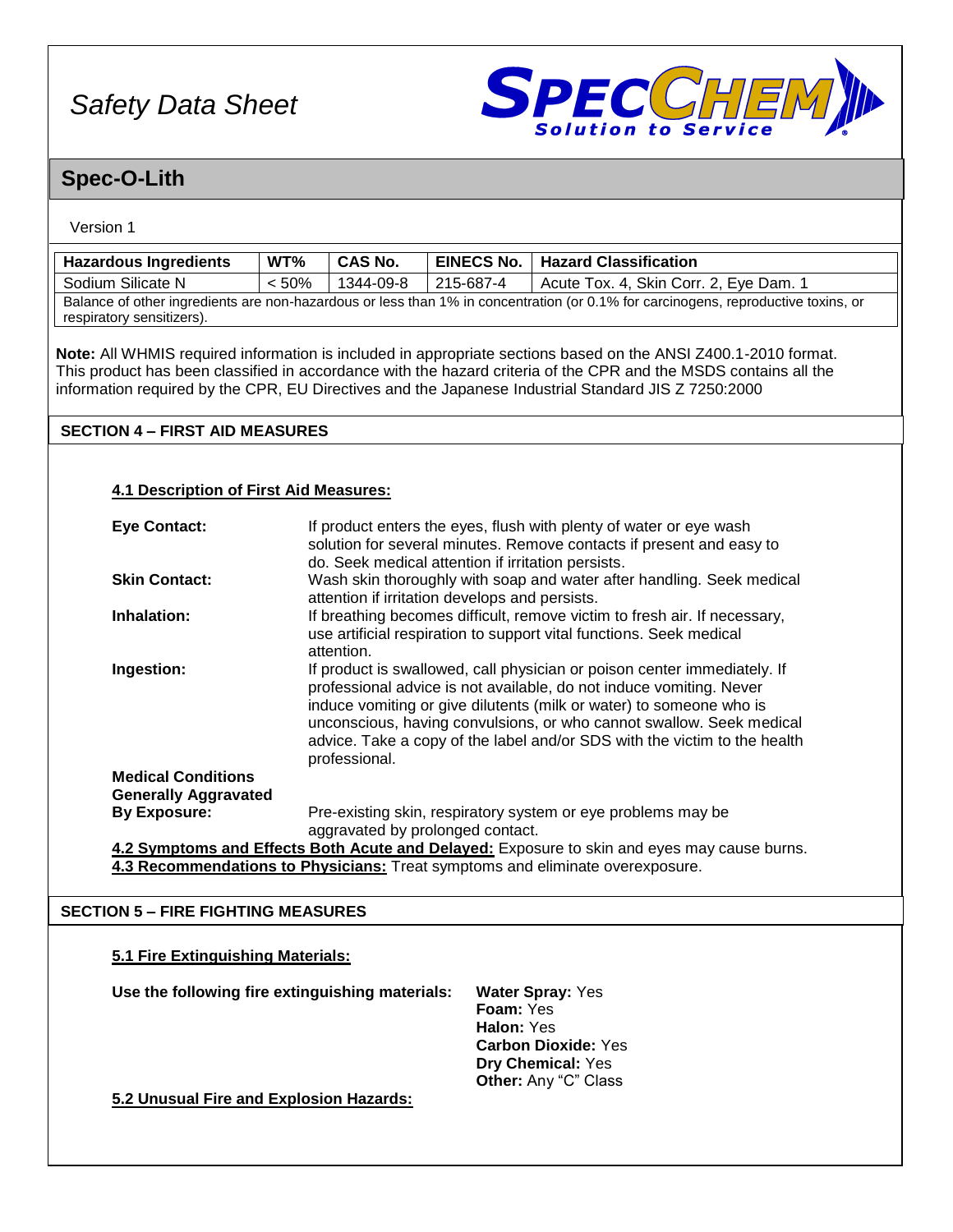

### **Spec-O-Lith**

### Version 1

**Irritating and toxic fumes may be produced at high temperatures. Use of water may result if the formation of a toxic aqueous solution. Do not allow run-off from fire fighting to enter drains or water courses.**

Explosive Sensitivity to Mechanical Impact: No Explosive Sensitivity to Static Discharge: No

### **5.3 Special Fire-Fighting Procedures:**

- Incipient fire responders should wear eye protection.
- Structural firefighters must wear Self-Contained Breathing Apparatus (SCBA) and full protective equipment.
- Isolate materials not yet involved in the fire and protect personnel.
- Move containers from fire area if this can be done without risk; otherwise, cool with carefully applied water spray.
- If possible, prevent run-off water from entering storm drains, bodies of water, or other environmentally sensitive areas.



### **SECTION 6 – ACCIDENTAL RELEASE MEASURES (STEPS FOR SPILLS)**

### **6.1 Personal Precautions, Protective Equipment and Emergency Procedures:**

Use cautious judgment when cleaning up spill. Wear suitable protective clothing, gloves, and eye/face protection.

### **6.2 Environmental Precautions:**

Construct a dike to prevent spreading. Keep out of sewers, storm drains, surface waters, and soils.

### **6.3 Spill and Leak Response:**

**Small Spills:**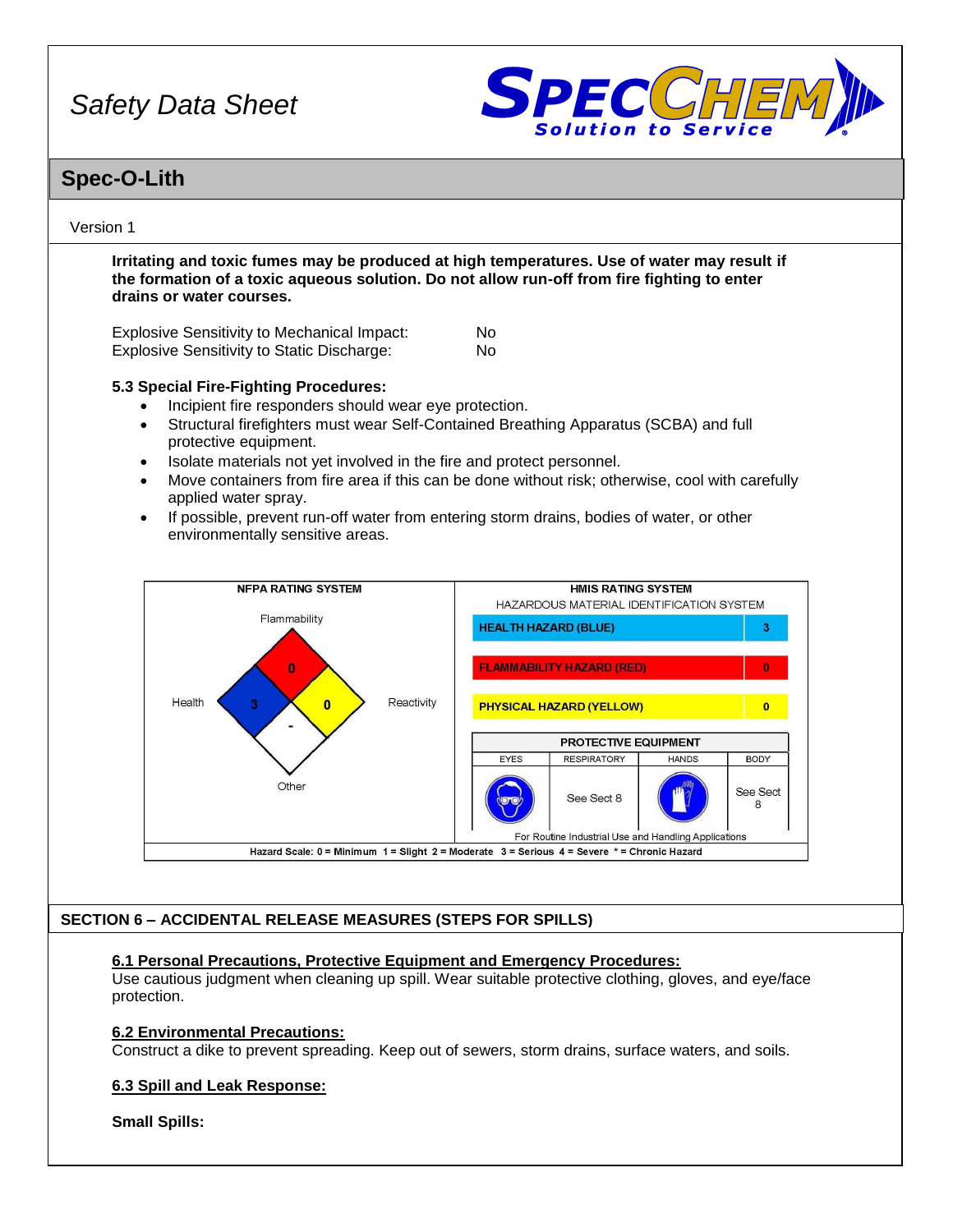

### **Spec-O-Lith**

### Version 1

- Collect material via broom or mop. Place in tightly sealed containers for proper disposal.
- Approach spill areas with caution.
- If liquid was introduced, create a dike or trench to contain material.
- Soak up with absorbent material such as clay, sand or other suitable non-reactive material.

### **Large Spills:**

- Place in leak-proof containers. Seal tightly for proper disposal.
- Dispose of in accordance with U.S. Federal, State, and local hazardous waste disposal regulations and those of Canada and its Provinces, those of Australia, Japan and EU Member States (see Section 13, Disposal Considerations).

### **SECTION 7 - HANDLING AND STORAGE**

### **7.1 Precautions for Safe Handling:**

To prevent eye contact under the foreseeable conditions of use, wear appropriate safety eyewear. When handling, do not eat, drink, or smoke. Wash thoroughly after handling.

### **7.2 Storage and Handling Practices:**

Keep away from incompatible materials. Keep container closed when not in use and store in well ventilated area.

### **7.3 Specific Uses:**

Water based Siliconate Sealer/Densifier.

### **SECTION 8 – EXPOSURE CONTROLS / PERSONAL PROTECTION**

### **8.1 Exposure Parameters:**

| <b>Ingredients</b>         | <b>CAS No.</b> | <b>OSHA</b><br>PEL | <b>NIOSH</b><br>PEL |
|----------------------------|----------------|--------------------|---------------------|
| ~…<br>Sodium<br>Silicate N | 344-09-8       | <b>Not Listed</b>  | Not '<br>∟isted     |

### **8.2 Exposure Controls:**

**Ventilation and Engineering Controls:** Use with adequate ventilation to ensure

exposure levels are maintained below the limits provided above.

*The following information on appropriate Personal Protective Equipment is provided to assist employers in complying with OSHA regulations found in 29 CFR Subpart I (beginning at 1910.132), or standards of EU member states (including EN 149 for respiratory PPE, and EN 166 for face/eye protection), and those of Japan. Please reference applicable regulations and standards for relevant details.*

**Respiratory Protection:** Not required for properly ventilated areas. Maintain airborne contaminant concentrations below guidelines listed above, if applicable. If necessary, use only respiratory protection authorized in the U.S. Federal OSHA Respiratory Protection Standard (29 CFR 1910.134), equivalent U.S. State standards, Canadian CSA Standard Z94.4-93, the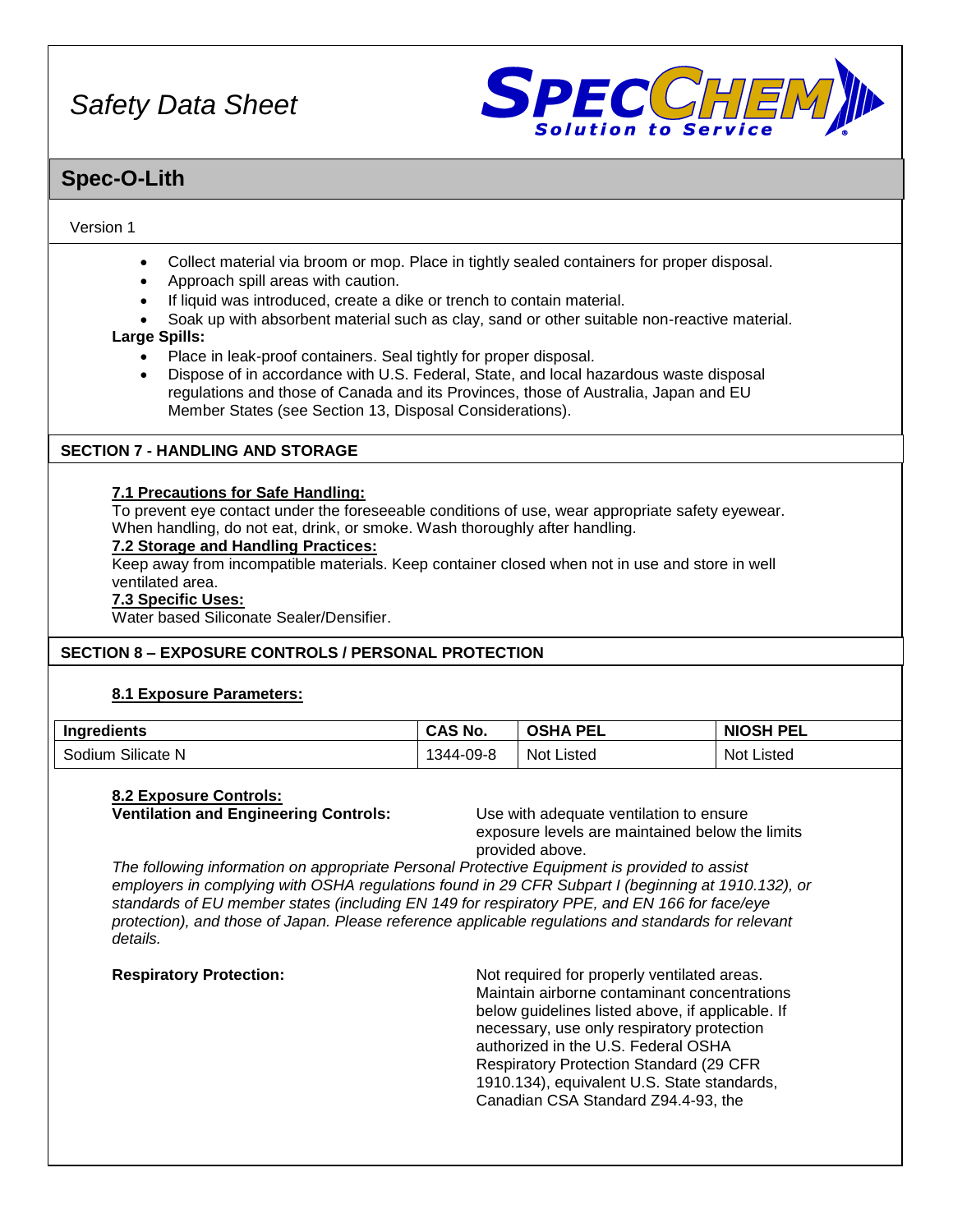

# **Spec-O-Lith**

| Version 1                                                                                                                                                                                              |                                                                                                                                                             |
|--------------------------------------------------------------------------------------------------------------------------------------------------------------------------------------------------------|-------------------------------------------------------------------------------------------------------------------------------------------------------------|
| <b>Eye Protection:</b>                                                                                                                                                                                 | European Standard EN149, or EU member<br>states.<br>Safety glasses or goggles are required.                                                                 |
|                                                                                                                                                                                                        | If necessary, refer to U.S. OSHA 29 CFR<br>1910.133, Canadian Standards, and the<br>European Standard EN166, Australian                                     |
| <b>Hand Protection:</b>                                                                                                                                                                                | Standards, or relevant Japanese Standards.<br>Chemical resistant gloves are required to<br>prevent skin contact.<br>If necessary, refer to U.S. OSHA 29 CFR |
|                                                                                                                                                                                                        | 1910.138, the European Standard DIN EN 374,<br>the appropriate Standards of Canada, Australian<br>Standards, or relevant Japanese Standards.                |
| <b>Body Protection:</b>                                                                                                                                                                                | Use body protect appropriate to task being<br>performed.<br>If necessary, refer to appropriate Standards of<br>Canada, or appropriate standards of the EU,  |
|                                                                                                                                                                                                        | Australian Standards, or relevant Japanese<br>Standards. If a hazard of injury to the feet exists<br>due to falling objects, rolling objects, where         |
|                                                                                                                                                                                                        | objects may pierce the soles of the feet or where<br>employee's feet may be exposed to electrical<br>hazards, use foot protection, as described in          |
|                                                                                                                                                                                                        | U.S. OSHA 29 CFR 1910.136.                                                                                                                                  |
| <b>SECTION 9 - PHYSICAL AND CHEMICAL PROPERTIES</b>                                                                                                                                                    |                                                                                                                                                             |
| 9.1 Information on Basic Physical and Chemical Properties:<br>Appearance (Physical State and Color): Clear/hazy liquid<br><b>Odor: None</b>                                                            |                                                                                                                                                             |
| Odor Threshold: No data available<br>pH: 11.0-13.0<br>Melting/Freezing Point: No data available<br>Boiling Point: $>212^{\circ}F(100^{\circ}C)$                                                        |                                                                                                                                                             |
| Flash Point: Not available<br>Evaporation Rate: No data available<br>Flammability (Solid; Gas): Not applicable                                                                                         |                                                                                                                                                             |
| Upper/Lower Flammability or Explosion Limits: Not data available<br>Vapor Pressure (mm Hg @ 20°C (68° F): No data available<br>Vapor Density: No data available<br>Relative Density: No data available |                                                                                                                                                             |
| <b>Specific Gravity: 1.2</b><br>Solubility in Water: Soluble<br>Weight per Gallon: No data available                                                                                                   |                                                                                                                                                             |
| Partition Coefficient (n-octanol/water): No data available<br>Auto-Ignition Temperature: No data available<br>Decomposition Temperature: No data available                                             |                                                                                                                                                             |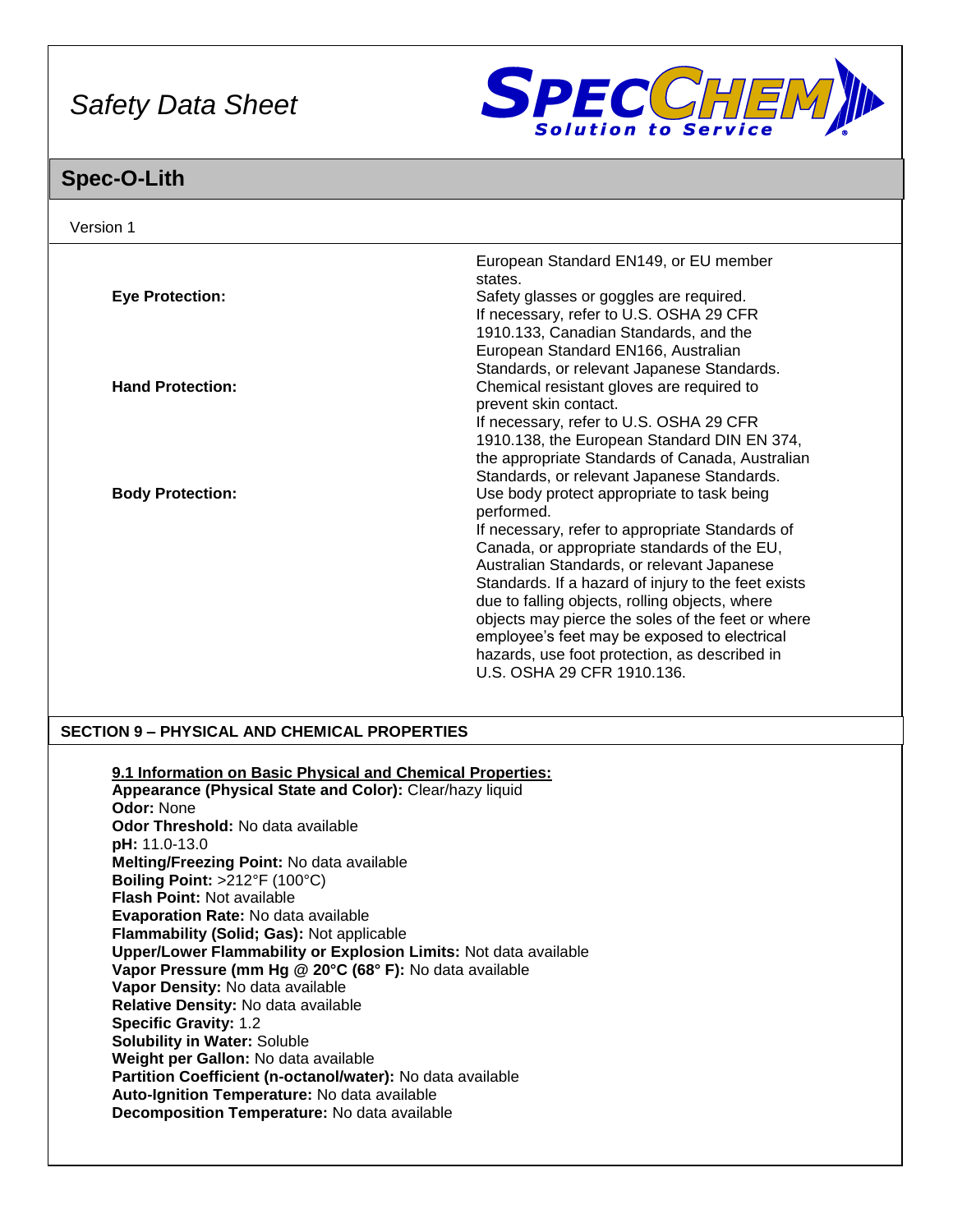

## **Spec-O-Lith**

Version 1

**Viscosity:** No data available **9.2 Other Information:** No data available

### **SECTION 10 – STABILITY AND REACTIVITY**

| <b>10.1 Reactivity:</b>                                   | This product is not reactive.                      |
|-----------------------------------------------------------|----------------------------------------------------|
| 10.2 Stability:                                           | Stable under conditions of normal storage and use. |
| 10.3 Possibility of Hazardous Reactions: Will not occur.  |                                                    |
| <b>10.4 Conditions to Avoid:</b>                          | Not applicable.                                    |
| <b>10.5 Incompatible Substances:</b>                      | No data available.                                 |
| 10.6 Hazardous Decomposition Products: No data available. |                                                    |

### **SECTION 11 – TOXICOLOGY INFORMATION**

| Sodium Silicate N                    | 1344-09-8 |                                                                | LD50 Oral - Rat                   | 1960mg/kg                                                       |  |  |
|--------------------------------------|-----------|----------------------------------------------------------------|-----------------------------------|-----------------------------------------------------------------|--|--|
| <b>Suspected Cancer Agent:</b>       |           |                                                                |                                   | Ingredients within this product are not found on one or more of |  |  |
|                                      |           | the following lists: FEDERAL OSHA Z LIST, NTP, IARC, or        |                                   |                                                                 |  |  |
|                                      |           |                                                                |                                   | CAL/OSHA and therefore are not considered to be cancer-         |  |  |
|                                      |           |                                                                | causing agents by these agencies. |                                                                 |  |  |
| Irritancy:                           |           | This product is expected to cause irritation to the skin, eyes |                                   |                                                                 |  |  |
|                                      |           |                                                                | and respiratory system.           |                                                                 |  |  |
| <b>Sensitization to the Product:</b> |           |                                                                |                                   | This product is not expected to cause skin sensitization.       |  |  |
| <b>Germ Cell Mutagenicity:</b>       |           |                                                                | germ cell mutagenic.              | This product contains ingredients that are suspected to be a    |  |  |
| <b>Reproductive Toxicity:</b>        |           |                                                                | toxicant.                         | This product is not expected to be a human reproductive         |  |  |

### **SECTION 12 – ECOLOGICAL INFORMATION**

### **12.1 Toxicity:**

| Sodium Silicate N                      | 1344-09-8 | $LC50 - Fish$                                                                        | 1108 mg/l                                             |  |  |  |
|----------------------------------------|-----------|--------------------------------------------------------------------------------------|-------------------------------------------------------|--|--|--|
|                                        |           |                                                                                      |                                                       |  |  |  |
| 12.2 Persistence and Degradability:    |           |                                                                                      | No specific data available on this product.           |  |  |  |
| <b>12.3 Bioaccumulative Potential:</b> |           | No specific data available on this product.                                          |                                                       |  |  |  |
| 12.4 Mobility in Soil:                 |           | No specific data available on this product.                                          |                                                       |  |  |  |
|                                        |           | 12.5 Results of PBT and vPvB Assessment: No specific data available on this product. |                                                       |  |  |  |
| 12.6 Other Adverse Effects:            |           | No data available                                                                    |                                                       |  |  |  |
| 12.7 Water Endangerment Class:         |           |                                                                                      | At present, there are no ecotoxicological assessments |  |  |  |
|                                        |           | for this product.                                                                    |                                                       |  |  |  |

### **SECTION 13 – DISPOSAL CONSIDERATIONS**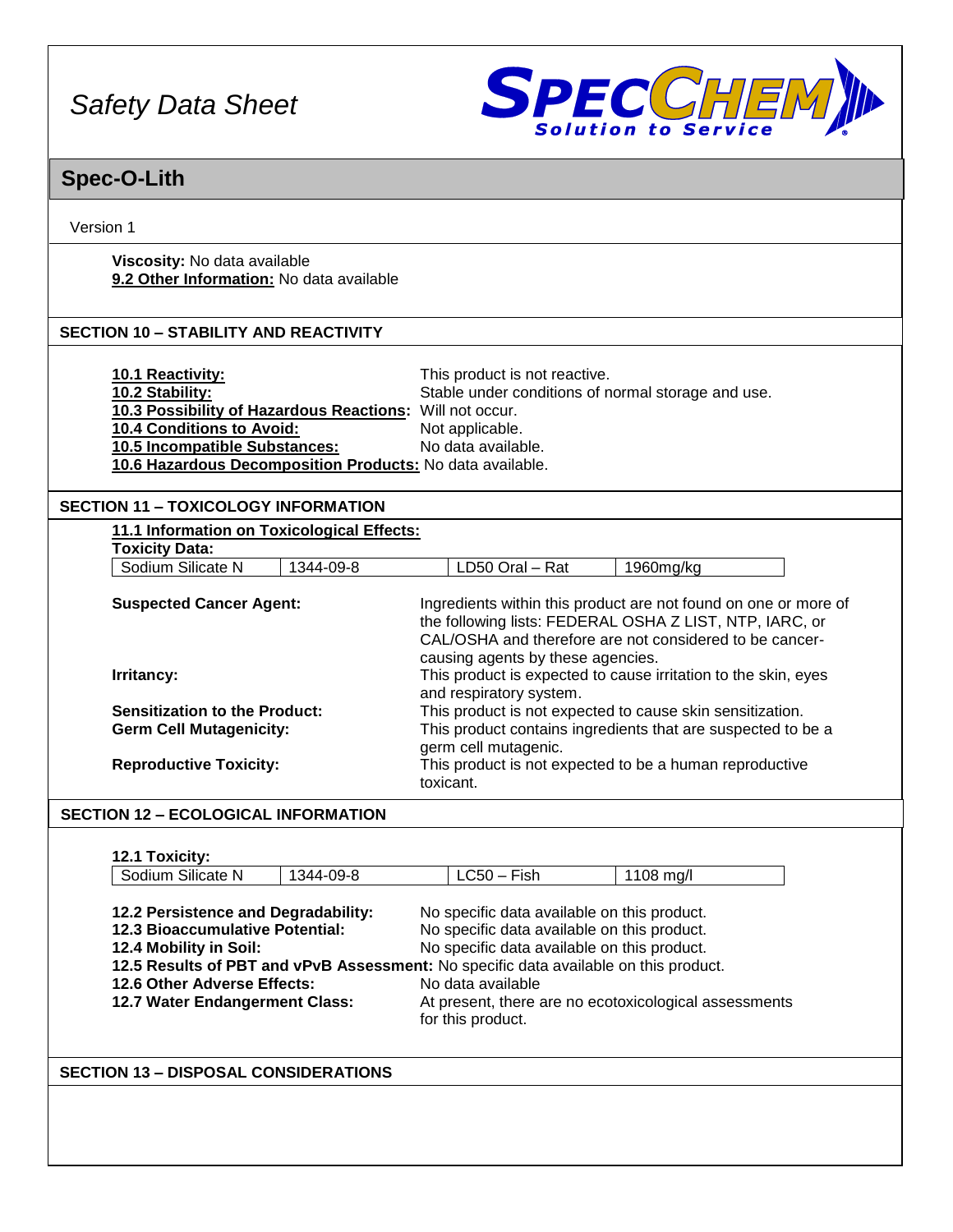

### **Spec-O-Lith**

Version 1

**13.1 Waste Treatment Methods:** Waste disposal must be in accordance with appropriate U.S. Federal, State, and local regulations, those of Australia, EU Member States and Japan.

**13.2 EU Waste Code:** Not determined

### **SECTION 14 - TRANSPORTATION INFORMATION**

### **14.1 U.S. Department of Transportation (DOT) Shipping Regulations:**

*This product is classified (per 49 CFR 172.101) by the U.S. Department of Transportation, as follows.* **UN Identification Number: Proper Shipping Name:** Not regulated Hazard Class Number and Description: Not applicable **Packing Group:** Not applicable **DOT Label(s) Required:** Not applicable **North American Emergency Response Guidebook Number:** Not applicable **14.2 Environmental Hazards: Marine Pollutant:** The components of this product are not designated by **Marine Pollutant**: the Department of Transportation to be Marine Pollutants (49 CFR 172.101, Appendix B). **14.3 Special Precaution for User:** None **14.4 International Air Transport Association Shipping Information (IATA):** Not regulated. **14.5 International Maritime Organization Shipping Information (IMO): UN Identification Number:** Not applicable **Proper Shipping Name:** Not regulated **Hazard Class Number and Description:** Not applicable **Packing Group:** Not applicable

### **SECTION 15 – REGULATORY INFORMATION**

#### **15.1 Safety, Health and Environmental Regulations Specific for the Substance or Mixture:** United States Regulations:

### **U.S. SARA Reporting Requirements:**

The components of this product are not subject to the reporting requirements of Sections 302, 304, and 313 of Title III of the Superfund Amendments and Reauthorization Act.

### **U.S. SARA 311/312:**

Acute Health: Yes; Chronic Health: No; Fire: No; Reactivity; No **U.S. CERCLA Reportable Quantity:**

**EMS-No:** Not applicable

### None

**U.S. TSCA Inventory Status:**

The components of this product are listed on the TSCA Inventory or are exempted from listing. **Other U.S. Federal Regulations:**

None known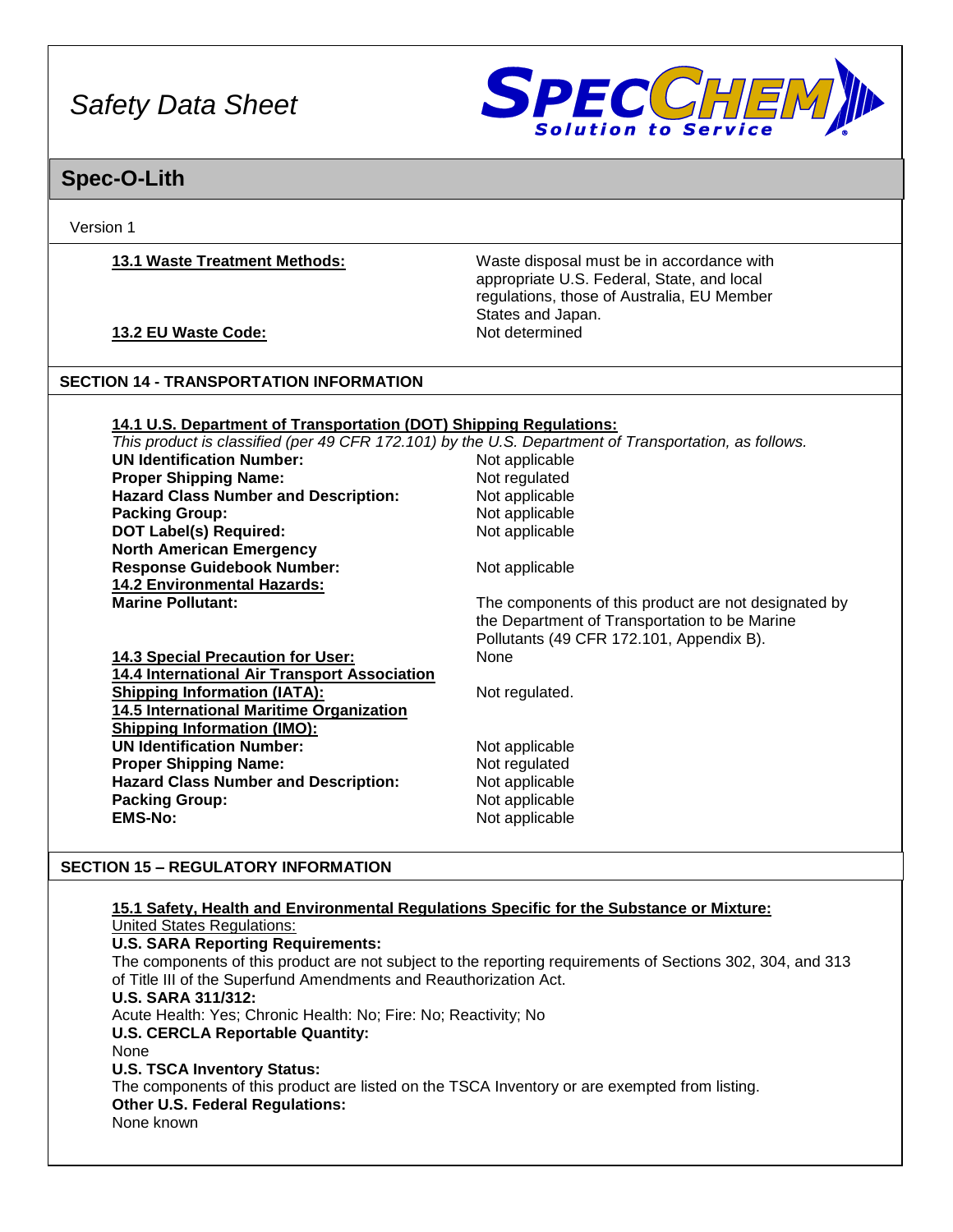

### **Spec-O-Lith**

### Version 1

**California Safe Drinking Water and Toxic Enforcement Act (Proposition 66):** This product does not contain ingredients on the Proposition 65 Lists.

### **15.2 Canadian Regulations:**

### **Canadian DSL/NDSL Inventory Status:**

Components are DSL Listed, NDSL Listed and/or are exempt from listing

### **Other Canadian Regulations:**

Not applicable

### **Canadian Environmental Protection Act (CEPA) Priorities Substances Lists:**

This product has been classified in accordance with the hazard criteria of the Controlled Products Regulations and the MSDS contains all of the information required by those regulations.

### **Canadian WHMIS Classification and Symbols:**

This product is Class E, Corrosive, and D2B, Materials causing other toxic effects, per WHMIS Controlled Product Regulations



### **15.3 European Economic Community Information:**

This product meets the definition of a hazardous substance or preparation as defined by the European Union Council Directives 67/548/EEC, 1999/45/EC, 1272/2008/EC and subsequent Directives. See Section 2 for Details.

### **Chemical Safety Assessment:**

No Chemical Safety Assessment has been carried out for this substance/mixture by the supplier.

### **15.4 Australian Information for Product:**

Components of this product are listed on the International Chemical Inventory list.

### **15.5 Japanese Information for Product:**

Japanese Minister of International Trade and Industry (MITI) Status: The components of this product are not listed as Class I specified Chemical Substances, Class II Specified Chemical Substances, or Designated Chemical Substances by the Japanese MITI.

### **15.6 International Chemical Inventories:**

Listing of the components on individual country Chemical Inventories is as follows: Australian Inventory of Chemical Substances (AICS): Listed Korean Existing Chemicals List (ECL): Listed Japanese Existing National Inventory of Chemical Substances (ENCS): Listed Philippines Inventory if Chemicals and Chemical Substances (PICCS): Listed U.S. TSCA: Listed

### **SECTION 16 – OTHER INFORMATION**

Prepared By: Chris Eigbrett (MSDS to GHS Compliance) Date of Printing: July 1, 2018

The information contained herein is believed to be accurate but is not warranted to be so. Data and calculations are based on information furnished by the manufacturer of the product and manufacturers of the components of the product. Users are advised to confirm in advance of the need that information is